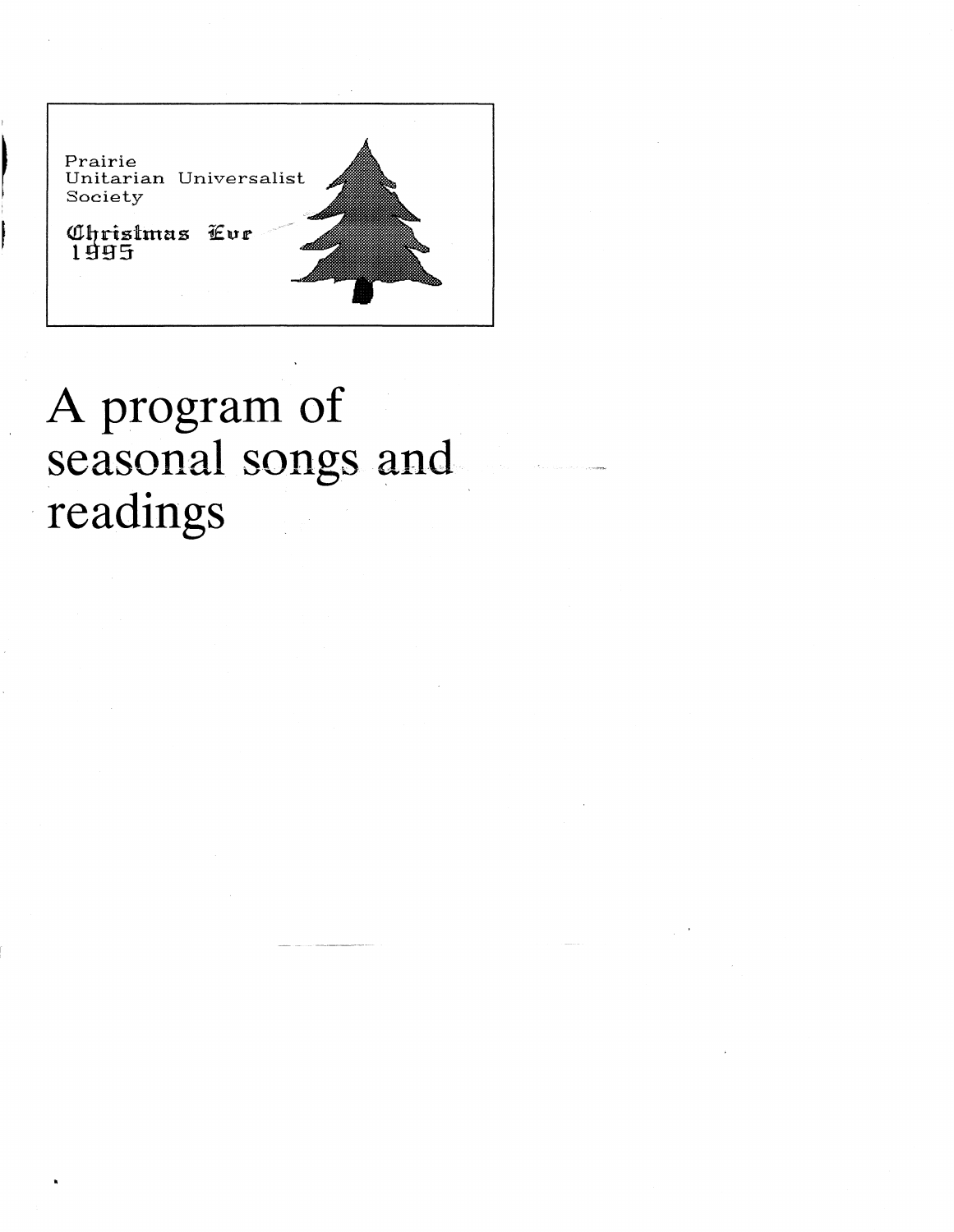245 Joy to the World

Chalice lighting

- 617 Responsive reading<br>225 O Come, O Come 1
- O Come, O Come Emmanuel

Joys and sorrows Introduction of visitors

- 244 It Came upon a Midnight Clear A Child's Christmas in Wales
- 241 In the Bleak Midwinter
- 653 Reading
- 235 Deck the Halls

Chimes

I Heard the Bells

- 577 Reading
- 231 Angels We Have Heard on High
- 615 Reading

Dance - Dona Nobis Pacem

---------------------------

Finger food